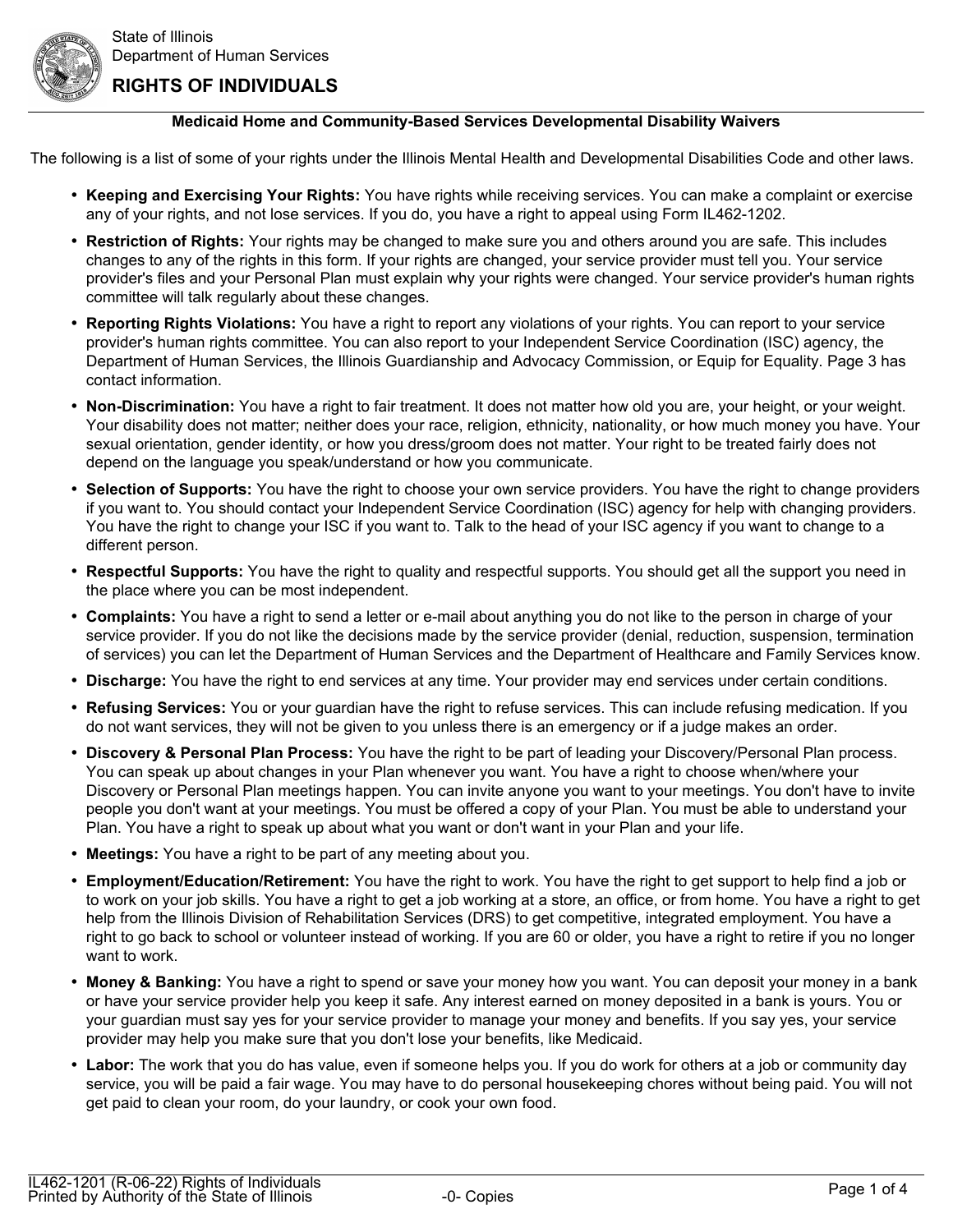**RIGHTS OF INDIVIDUALS**

- **Abuse or Neglect:** You have a right to be safe from any kind of abuse verbal, physical, sexual, or emotional. You have a right to be safe from neglect. If someone hurts you, you should tell someone. You also have the right to tell the agencies listed on Page 3. You have a right to services to help you heal if you are hurt.
- **Financial Exploitation:** You have the right for your money and property to be safe. You have a right to be free from exploitation, or someone taking advantage of you, your property, or your money for themselves. Talk to someone you trust if you think someone took advantage of you. Report anyone taking advantage of you to the appropriate agency listed on Page 3 for "Filing A Complaint."
- **Coercion:** You have the right to be free from bullying. It is wrong for people to bully you to do something you do not want to do by hurting you or saying they will hurt you.
- **Restraints:** Someone or something used to keep you from physically harming yourself or others. Restraints can only be used under the supervision of a properly qualified professional.
- **Seclusion:** You have a right to freedom of movement. Using seclusion or putting you in a room by yourself when you do not want to be, is not allowed.
- **Confidentiality:** Your information is private. Personal information about you and the services you receive can only be shared with someone else if the law allows it. Staff and others should not talk about your personal information.
- **Residency Agreement:** You have a right to a written agreement if you live in a provider-owned or -controlled setting. The agreement will cover your rights and responsibilities of where you live. You have a right to choose a roommate if you must share a bedroom. You have a right to choose what furnishings and decorations you want in your house. You should work with others in your house to decide how to decorate shared areas.
- **Privacy in Your Room:** You have a right to privacy in your room. You can have a lock on your bedroom door and the key to the lock or another way to lock or unlock your bedroom door. All people, including housemates, should knock and wait for a sign that it is okay to come in before coming into your room, except in emergencies. If you have a roommate, you should talk to them about each of you will get privacy.
- **Access to Your Home:** You have a right to a key to your home or another way to get into your home. Only you and your housemates should have a key or another way to get into your home.
- **Property:** You have the right to get, keep, and use personal property unless it is decided that certain items are harmful to you or others. When you stop receiving services from a service provider, all of your personal property must be given to you.
- **Communication:** You have the right to communicate with others in private, without staff watching or listening to your conversations. You have a right to have visitors at your house. You and your housemates should talk about when it is okay to have visitors over. You have a right to open your own mail.
- **Choice in Your Schedule:** You have a right to choose your own schedule. Your schedule includes waking up, sleeping, eating, and other activities.
- **Access to Food:** You have a right to have food in your home whenever you want. Your food should not be locked up. You should not have to ask staff if it is okay to get and eat your food.
- **Intimate Relationships/Sex Education:** You have the right to have intimate relationships with people you choose. You have a right to get married. You have the right to privacy with intimate partners. You have a right to get sex education, information, and resources about healthy relationships. You have the right to safe sex supplies, like condoms and birth control. You will have to buy these items. Your service provider can help you with this.
- **Dress and Grooming Preferences:** You have a right to personal choice and decisions on your style, how you dress, and grooming preferences. This includes what clothes you want to wear and how you want to do your hair.
- **Medical or Dental Services:** You or your guardian have the right to choose your doctors, dentist, and other healthcare professionals. Your choices will be in your Personal Plan. If you have an emergency, you may not be able to choose a healthcare professional. You have a right to look at any records about your health and health care.
- **Voting:** You have the right to vote. You have a right to get help to vote in a way that works best for you. You have the right to vote for whomever you want. Staff and other people should not tell you how to vote or who to vote for.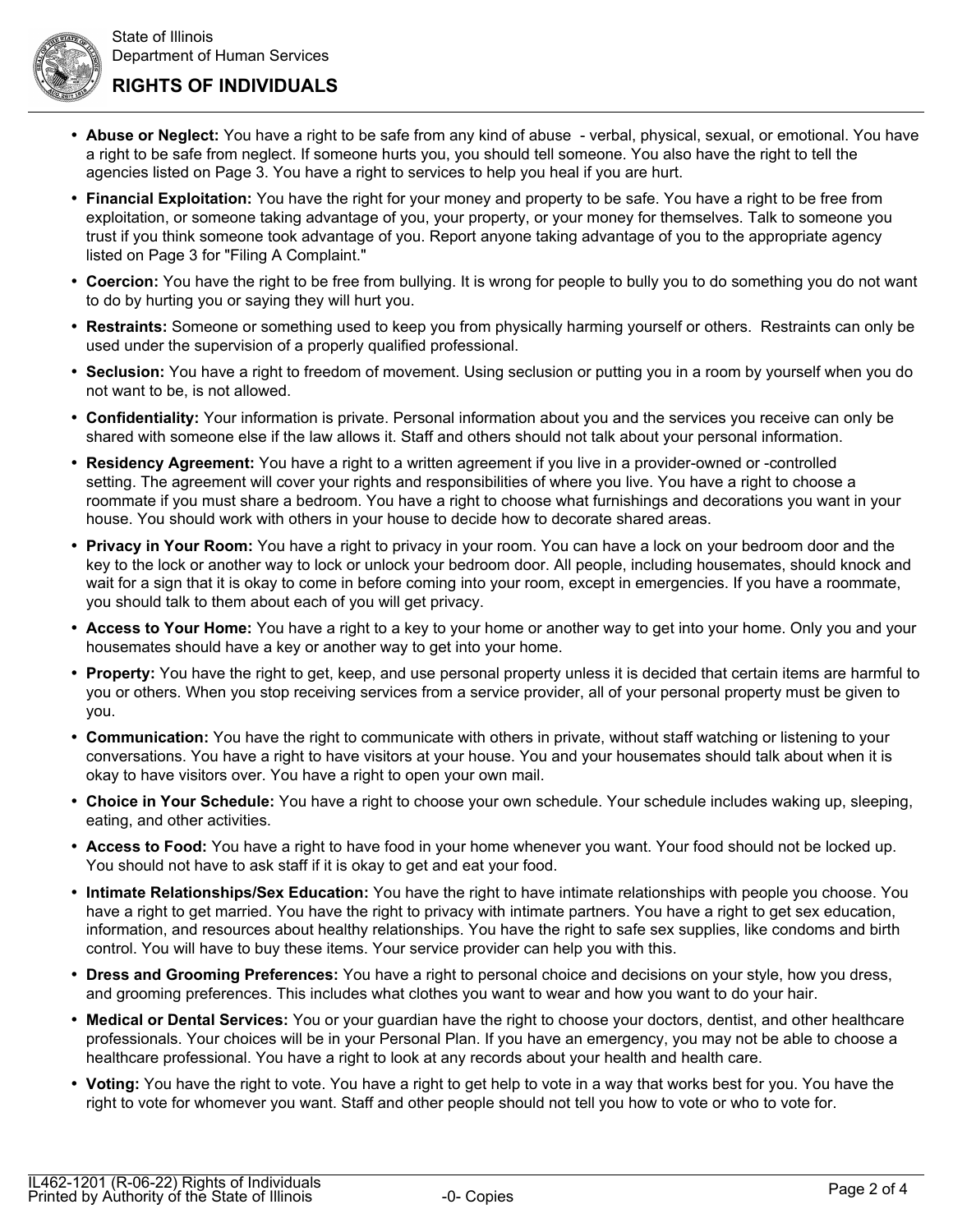**RIGHTS OF INDIVIDUALS**

# **Filing A Complaint**

People receiving services, as well as their guardians, family members, or other representatives, may file complaints about their services, using one or more of the options described below.

- **Contact your Independent Service Coordination (ISC) agency**: If you do not have the ISC contact information available, you can find the agency closest to you by using the DHS Office Locator at: https://www.dhs.state.il.us/page. aspx?module=12&officetype=3. Under "Office Type" select "Developmental Disabilities Services". Under "County", select your county. Or you can call (888) DD-PLANS or (888) 337-5267 and enter in your zip code. You will be connected to the nearest ISC agency at no cost to you.
- **Contact the Division Directly**: Call toll free at (888) DD-PLANS or (888) 337-5267 and ask to speak to a representative in the Division of Developmental Disabilities, or call the Division at (217) 785-6171.
- **File a Report of Abuse, Neglect, or Exploitation**:
	- $\circ$  For children under the age of 18 or for anyone residing in a Child Group Home or Child Care Institution, call the Department of Children and Family Services at (800) 252-2873.
	- $\circ$  For adults ages 18 and over, who reside in their own home or family's home, call the Adult Protective Services Hotline at (866) 800-1409.
	- o For individuals residing in a Community Integrated Living Arrangement (CILA) contact the Department of Human Services, Office of Inspector General at (800) 368-1463.
	- $\circ$  For reporting incidents that occur at a Community Day Service site, contact the Department of Human Services, Office of Inspector General at (800) 368-1463.
	- o For individuals residing in a Community Living Facility (CLF), contact the Department of Public Health at (800) 252-4343 or email at [DPH.CCR@illinois.gov.](mailto:DPH.CCR@illinois.gov)

If you contact the ISC or Division of Developmental Disabilities, you may expect an initial response within two business days. In cases of reports of abuse or neglect, the initial contact will be within 24 hours.

A Guardianship and Advocacy Commission is a state agency consisting of three divisions: Legal Advocacy Services, Human Rights Authority and the Office of the State Guardian. The Commission is located at the following addresses:

### **East Central Regional Office Peoria Regional Office Rockford Regional Office**

### **North Suburban Regional Office Chicago Regional Office Springfield Regional Office**

9511 Harrison Street, Room 335 160 N. La Salle Street 521 Stratton Building Des Plaines, IL 60016 Suite S500 401 S. Spring Street Phone: (847) 294-4264 Chicago, IL 60601 Springfield, IL 62706 Fax: (847) 294-4263 Phone: (312) 793-5900 Phone: (217) 785-1540 TTY: (866) 333-3362 Fax: (312) 793-4311 Fax: (217) 524-0088

Champaign, IL 61820 **Peoria, IL 61602** Peoria, IL 61602 Rockford, IL 61103 Phone: (217) 278-5577 Phone: (309) 671-3030 Phone: (815) 987-7657 Fax: (217) 278-5588 Fax: (309) 671-3060 Fax: (815) 987-7227 TTY: (866) 333-3362 TTY: (866) 333-3362 TTY: (866) 333-3362

### **Egyptian Regional Office West Suburban Regional Office Metro East Regional Office**

#7 Cottage Drive Madden Mental Health Center 4500 College Avenue, Ste. 100 Anna, IL 62906-1669 1200 S. First Street, P.O. Box 7009 Alton, IL 62002 Phone: (618) 833-4897 Hines, IL 60141 Phone: (618) 474-5503 Fax: (618) 833-5219 Phone: (708) 338-7500 Fax: (618) 474-5517 TTY: (866) 333-3362 Fax: (708) 338-7505 TTY: (866) 333-3362 TTY: (866) 333-3362

TTY: (866) 333-3362 TTY: (866) 333-3362

2125 S. First Street 401 N. Main Street, Ste. 620 4302 N. Main Street, Ste. 108